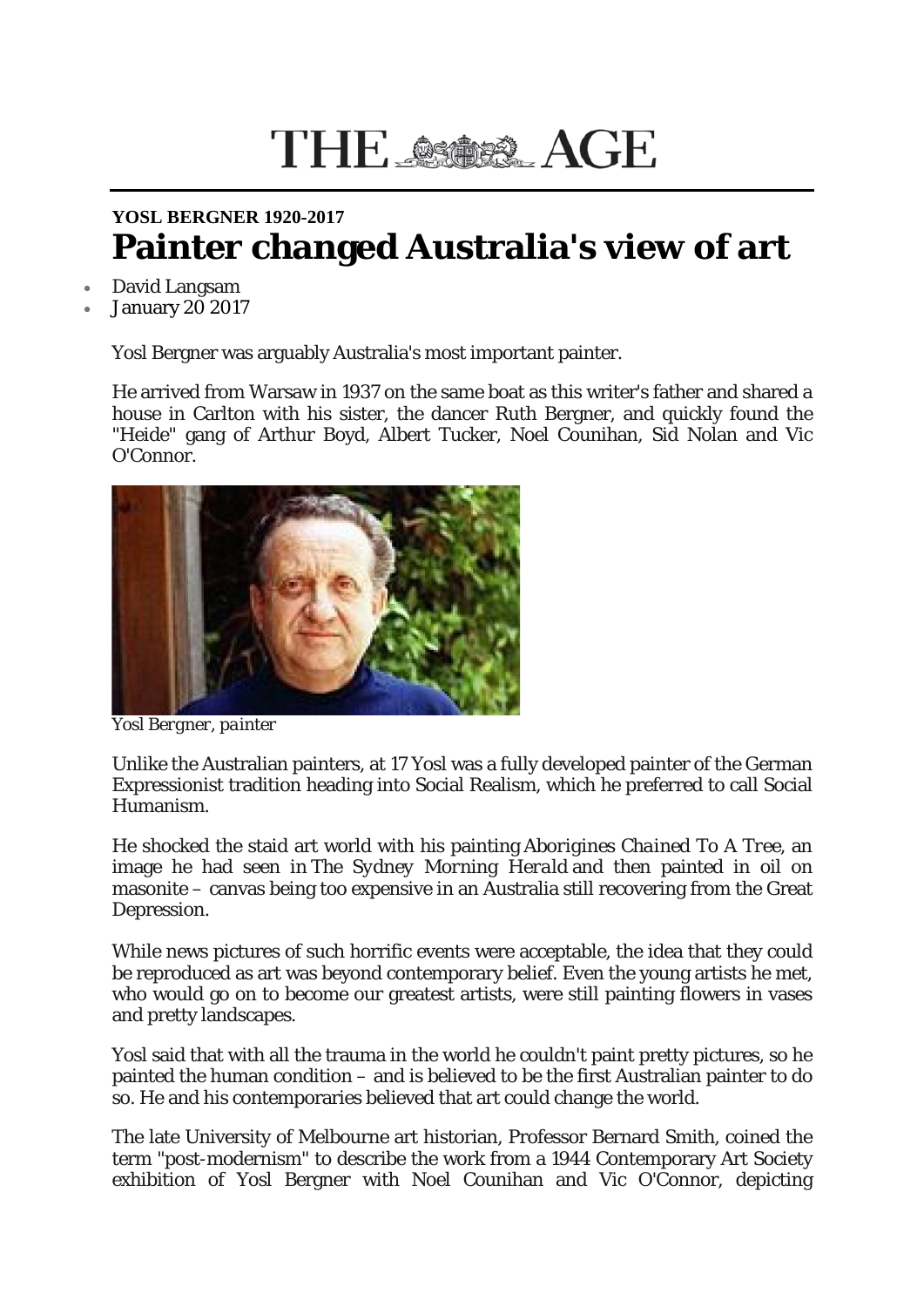European Jewish refugees as well as scenes from Melbourne's poverty-stricken inner suburbs, primarily Fitzroy.

Yosl was born on October 13, 1920 in Vienna, but his family moved to Warsaw when he was an infant and he grew up in the Jewish neighborhood around Novolipki Street. It was a vibrant community, but the rise of anti-Semitism was clear and many families were attempting to emigrate.

His father, known as Melech Ravitch, was a writer and intellectual who translated Franz Kafka into Yiddish. In 1934 Ravitch undertook an expedition to the Kimberleys in Western Australia to see if the region would be suitable for the yet-to-be-formed Jewish homeland. The fruitless journey laid the groundwork for other members of the Bergner family to migrate to Australia, just before the Holocaust.

Yosl's sister Ruth arrived in Australia in 1936 and in 1937 Yosl followed. He was accepted as a student at the National Gallery School and between a range of parttime and casual jobs, including selling socks at Victoria Market, painted some of his most impressive early works.

Two of Yosl's early works stand out: *Aborigines Chained To A Tree* and *The Ghetto Wall*. The profiles of one of the Aboriginal men and the Jewish father are identical – an expression of "God, why have you forsaken me?"

Yosl was briefly married to Marisha (Mary) Tauman but in 1948 left Australia for Paris, where he re-met fellow National Gallery School student Audrey Keller, who would become his life-long partner and mother of their daughter Hinda.

Yosl and Audrey visited New York in 1950 and moved to Safed in Israel, later settling in Tel Aviv, where they both wrote and painted.

Yosl is affectionately known in each country as one of their greatest painters. He was heavily influenced by the writing of Franz Kafka and following an exhibition of his Kafka paintings in the Czech Republic, hosted by the Franz Kafka Society of Prague, is also considered to be one the Czech Republic's leading painters, despite never living there. Yosl always found it easy to fit in.

In Israel, Yosl was unable to paint the politics of the country, but there are allusions to it with birds flying through the wings of butterflies. Having grown up in the non-Zionist socialist Jewish Bund and later a member of the Communist Party of Australia, he said that he was never a Zionist, but hated anti-Semitism and that is how he ended-up in Israel. Much of his work – like Arthur Boyd's – is rich in symbolism and can take quite some time to understand.

But there is also love and playfulness and joy at innocence. Everywhere in his studio are toys and cheese graters, hurricane lamps and other household objects that find their way into his paintings and drawings.

In 1985, Yosl donated a body of work to the National Gallery of Victoria, and a retrospective exhibition was held at the Banyule Homestead in Heidelberg. While Audrey has returned to Melbourne for exhibitions, it was the last time Yosl would see the city of his most formative years.